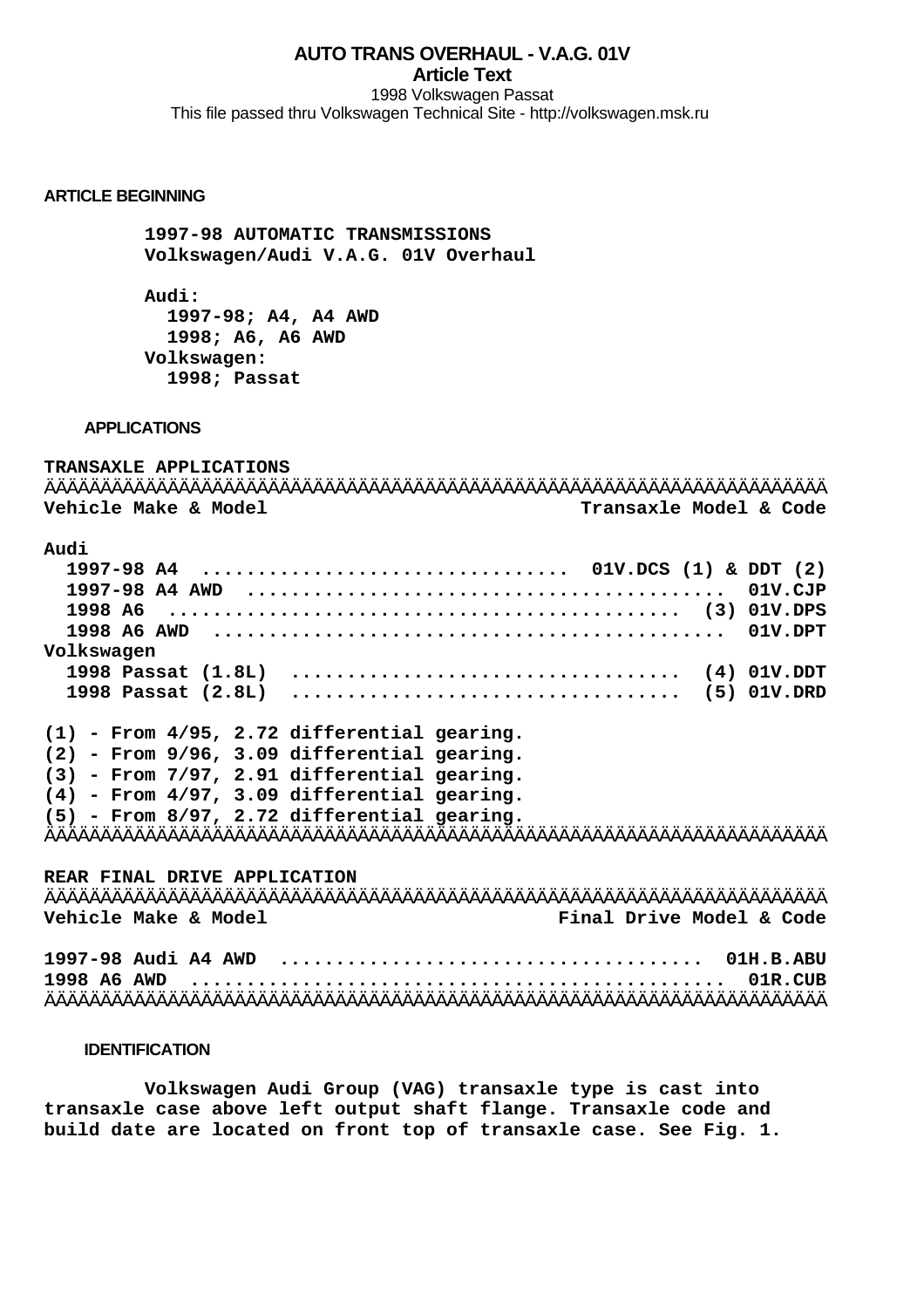

**Fig. 1: Locating Transaxle Identification Plate Courtesy of Audi of America, Inc.**

## **DESCRIPTION & OPERATION**

### **TRANSAXLE**

 **Transaxle includes a 5-speed automatic transaxle, a torque converter with clutch, a final drive and solenoid-operated valve body. Under normal conditions, all shifts are controlled by a Transaxle Control Module (TCM), 5th gear is an overdrive. The electronic control consists of a TCM (located in left plenum chamber), control solenoids, various sensors and switches. The control solenoids direct oil pressure inside the valve body. The TCM monitors input and output signals. If electrical problems occur, TCM will record faults in TCM memory and may go into fail-safe mode. The TCM memory can only be read on VAG Tester (1551). The TCM also controls shift-lock system. This system locks the gear selector in Park or Neutral unless the brake pedal is pushed down. The TCM uses a shift-lock control relay to release a gear-selector mounted solenoid.**

# **LUBRICATION & ADJUSTMENTS**

**NOTE: See appropriate AUTOMATIC TRANSMISSION SERVICING article in TRANSMISSION SERVICING.**

### **ON-VEHICLE SERVICE**

#### DRIVE AXLE SHAFTS

 **See appropriate AXLE SHAFTS article in AXLE SHAFTS & TRANSFER CASES.**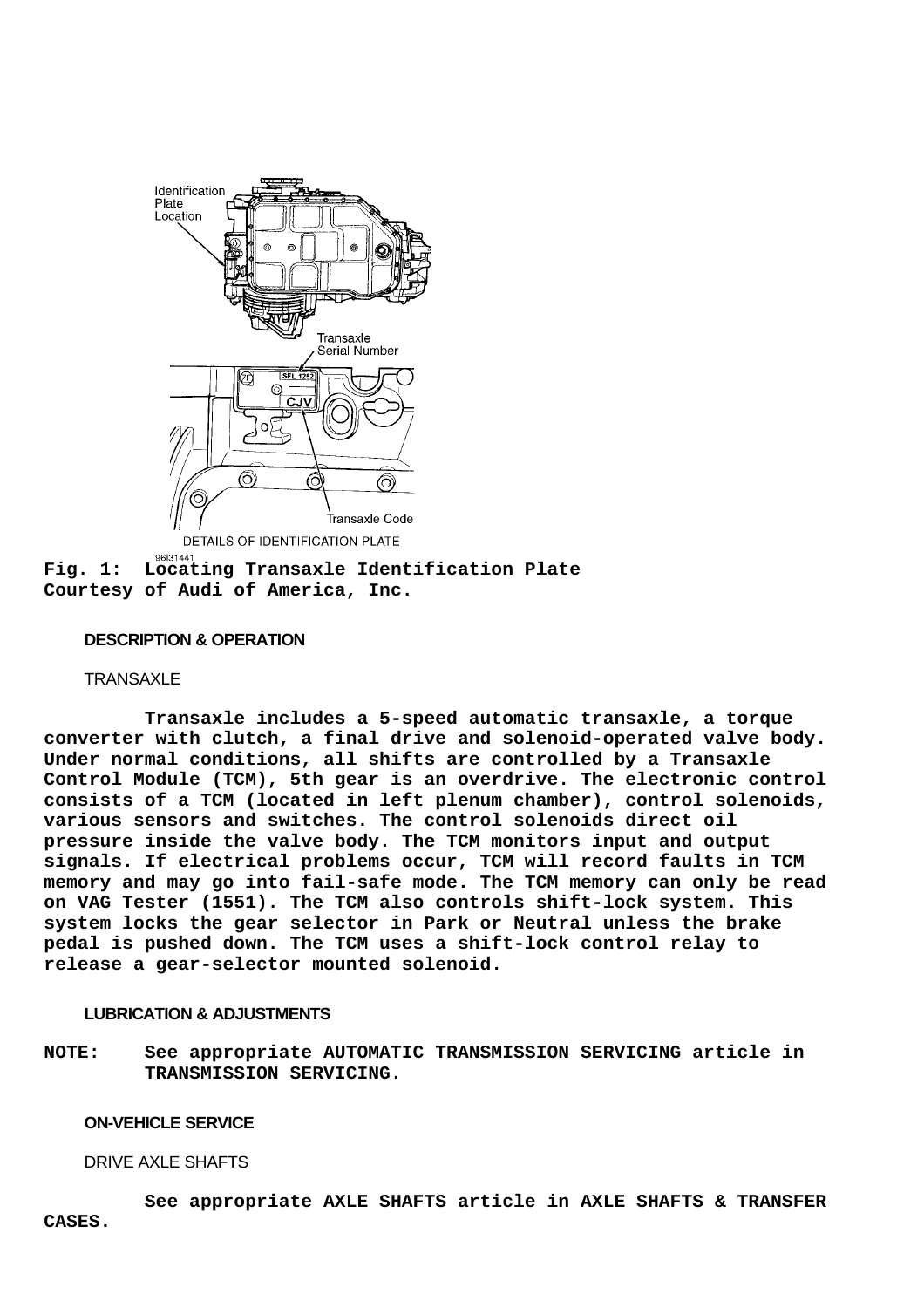#### OIL COOLER FLUSHING

 **Remove oil lines and allow fluid to drain. Using pressurized solvent, flush remaining fluid and debris from oil lines and cooler. Repeat flushing if necessary. Use pressurized shop air to remove solvent from oil lines and oil cooler. Install a new external oil filter.**

#### **TROUBLE SHOOTING**

### MECHANICAL & ELECTRICAL CHECKS

**CAUTION: When battery is disconnected, Transmission Control Module (TCM) must be reset to Basic Setting using VAG Tester (1551).**

 **If gear selector is stuck in Park or Neutral, see AUDI SHIFT LOCK SYSTEMS article. If gear positions are missing, shift quality is poor or no shifts are possible, ensure all electrical connections are okay and fluid level is correct. Check for Diagnostic Trouble Codes (DTC). See VOLKSWAGEN/AUDI V.A.G. 01V ELECTRONIC CONTROLS article.**

## FAIL-SAFE FUNCTION

 **When one or more components or sensors fail, the TCM will substitute functions and continue to operate. If a critical component fails, and the TCM is active, transaxle will shift into 4th gear with torque converter clutch disengaged and entire gear display will light. Reverse can be engaged and selector lock will not work. If a critical component fails, and the TCM is inactive, symptoms will be the same, but OBD codes cannot be accessed.**

#### **REMOVAL & INSTALLATION**

CENTER DIFFERENTIAL (AWD)

#### **Removal & Installation**

 **1) Disconnect left and right catalysts from rear exhaust system and press both rear catalysts apart. Remove heat shield from under drive shaft and loosen drive shaft from transaxle flange. Drain transaxle fluid from center differential and loosen retaining bolts for differential and remove. See Fig. 2. Be careful when removing center differential that torsen differential does not fall out of back of transaxle.**

 **2) Remove torsen differential completely in direction of arrow from back of output shaft. See Fig. 3. To install reverse removal procedure. Inspect sealing surfaces for damage and install new gasket. Turn torsen differential while installing to ensure correct spline engagement. Tighten center differential bolts to correct specification. See TORQUE SPECIFICATIONS. Fill differential with transmission fluid and check level.**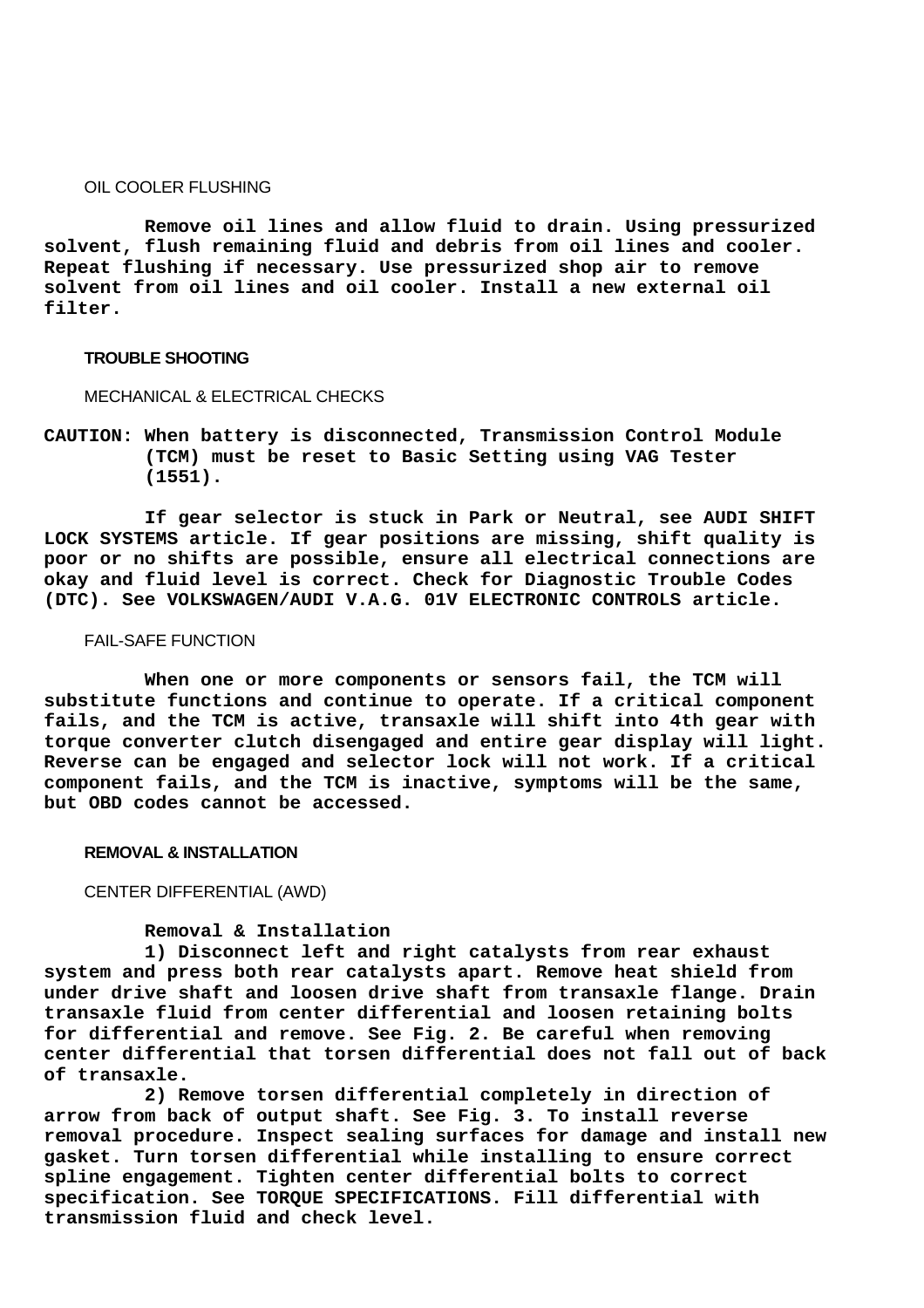

**Fig. 2: Removing Center Differential Bolts Courtesy of Audi of America, Inc.**



**Fig. 3: Removing Torsen Differential Assembly Courtesy of Audi of America, Inc.**

## FRONT DIFFERENTIAL COVER

 **Removal & Installation**

 **1) Remove right front wheel and heat shield for right drive shaft. Remove right drive shaft. See appropriate AXLE SHAFTS article in AXLE SHAFTS & TRANSFER CASES. Remove left and right front exhaust pipes with vibration element. Support transmission with jack and remove right transmission support. Hold right flange shaft with drift to keep from turning and remove center bolt of right flange shaft. See Fig. 4. Place drip tray under transaxle and pull out right flange shaft.**

 **2) Remove bolts of differential cover in opposite order of tightening sequence and remove. See Fig. 5. Replace O-ring. To install, reverse removal procedure. Tighten bolts in 2 stages. Tighten bolts 1, 2 and 3 by hand. Then tighten bolts 1-12 to final torque specification in proper sequence. See TORQUE SPECIFICATIONS. Check gear oil in final drive and top up.**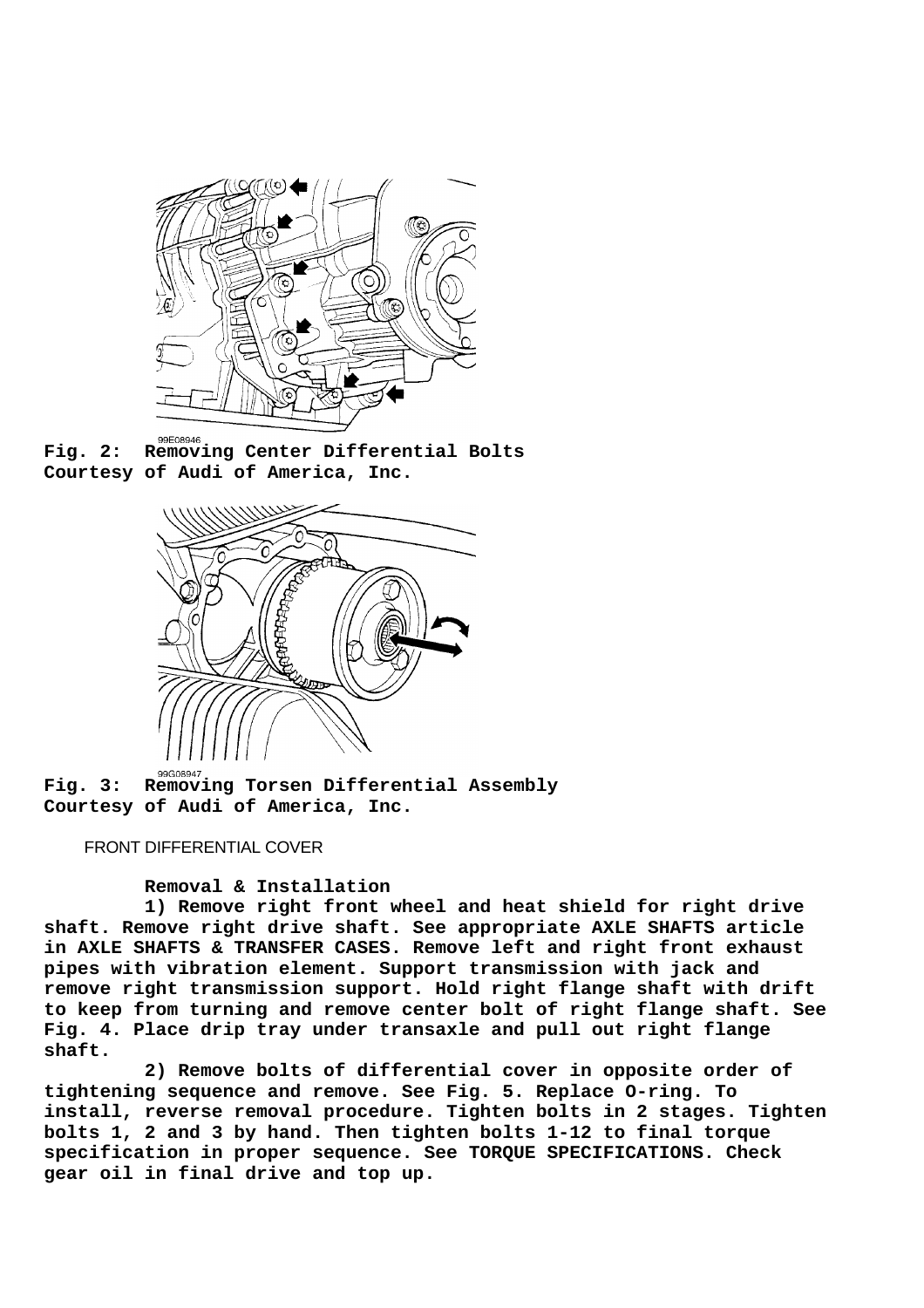

**Fig. 4: Removing Right Flange Shaft Center Bolt Courtesy of Audi of America, Inc.**



**Fig. 5: Differential Cover Bolts Tightening Sequence Courtesy of Audi of America, Inc.**

## TORQUE CONVERTER

 **Removal & Installation**

 **Remove torque converter. Check torque converter for any wear or damage, and replace if necessary. If torque converter is being reused, drain old fluid. Tilt converter on bench and siphon out all fluid.**

TRANSAXLE

**NOTE: For further information, see appropriate AUTOMATIC TRANSMISSION REMOVAL article in TRANSMISSION SERVICING.**

VALVE BODY

 **Removal & Installation**

 **1) Open drain plug and drain ATF. Remove oil pan bolts diagonally in stages. remove 2 bolts retaining oil strainer and pull strainer off valve body. Remove clasp retaining wiring harness connector and disconnect connector at transaxle Vehicle Speed Sensor (VSS). See Fig. 7.**

 **2) Only loosen valve body bolts indicated inFig. 8. If other**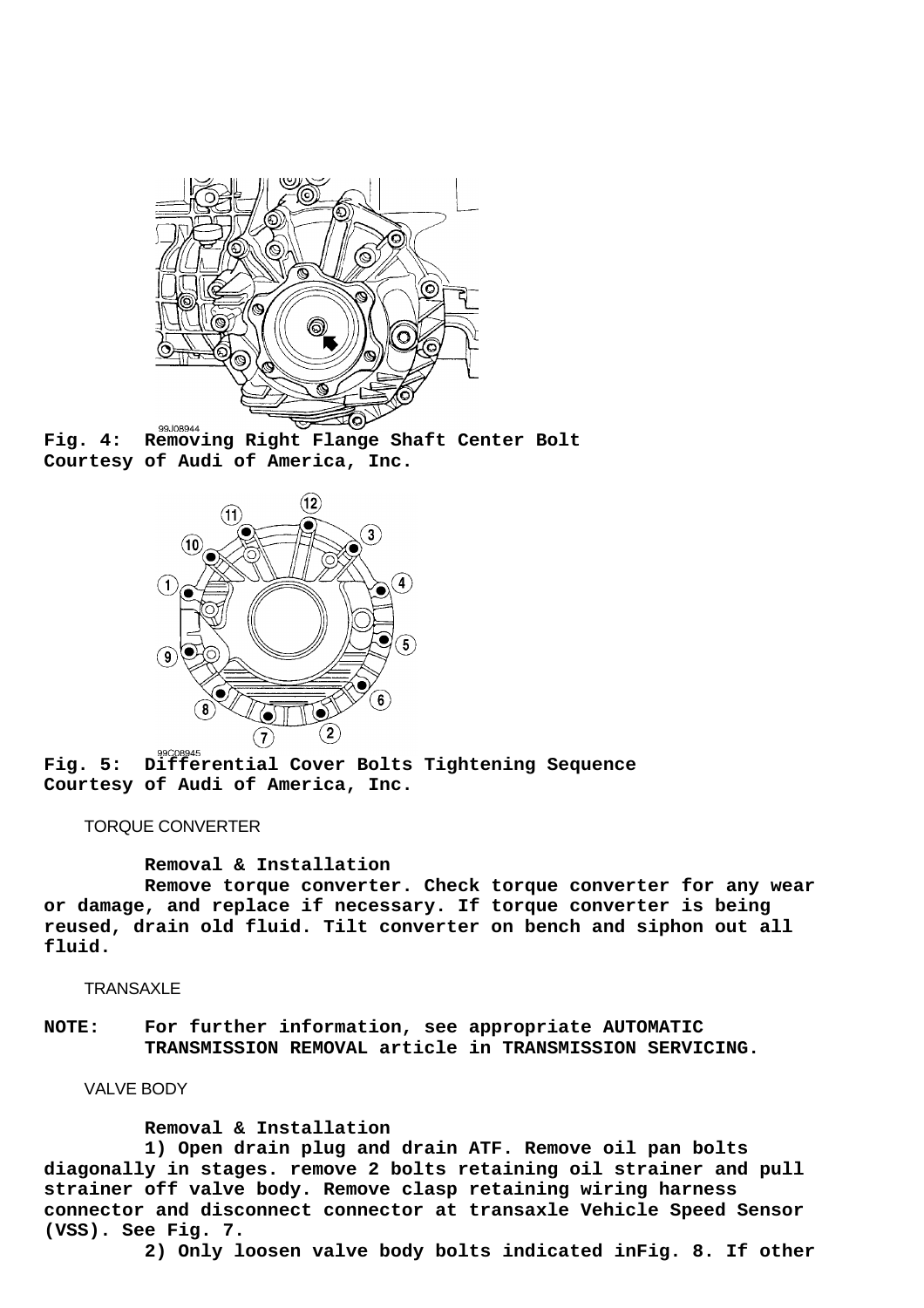**bolts are loosened, operation of valve body may be affected or valve body may become separated. Bolts are of different lengths. Ensure they are properly matched to correct location. Remove valve body and wiring harness with connector. DO NOT set valve body down on top of transaxle input speed sensor. Apply petroleum jelly to O-rings of wiring harness connector and install wiring harness connector into transaxle housing.**

 **3) Install valve body without using force and install pin of detent washer into groove of selector valve. See Fig. 9. Install clasp for securing wiring harness connector and ensure complete engagement. Using proper sequence, tighten valve body bolts by hand first, then tighten bolts for valve body to 70 INCH lbs. (8 N.m). See Fig. 8.**

 **4) Apply a thin coat of petroleum jelly to gasket on oil strainer and install oil strainer. Replace oil pan gasket and install oil pan. Tighten bolts to correct torque specification and tighten diagonally. See TORQUE SPECIFICATIONS. Change ATF or top up after repairs. See appropriate AUTOMATIC TRANSMISSION SERVICING article in TRANSMISSION SERVICING.**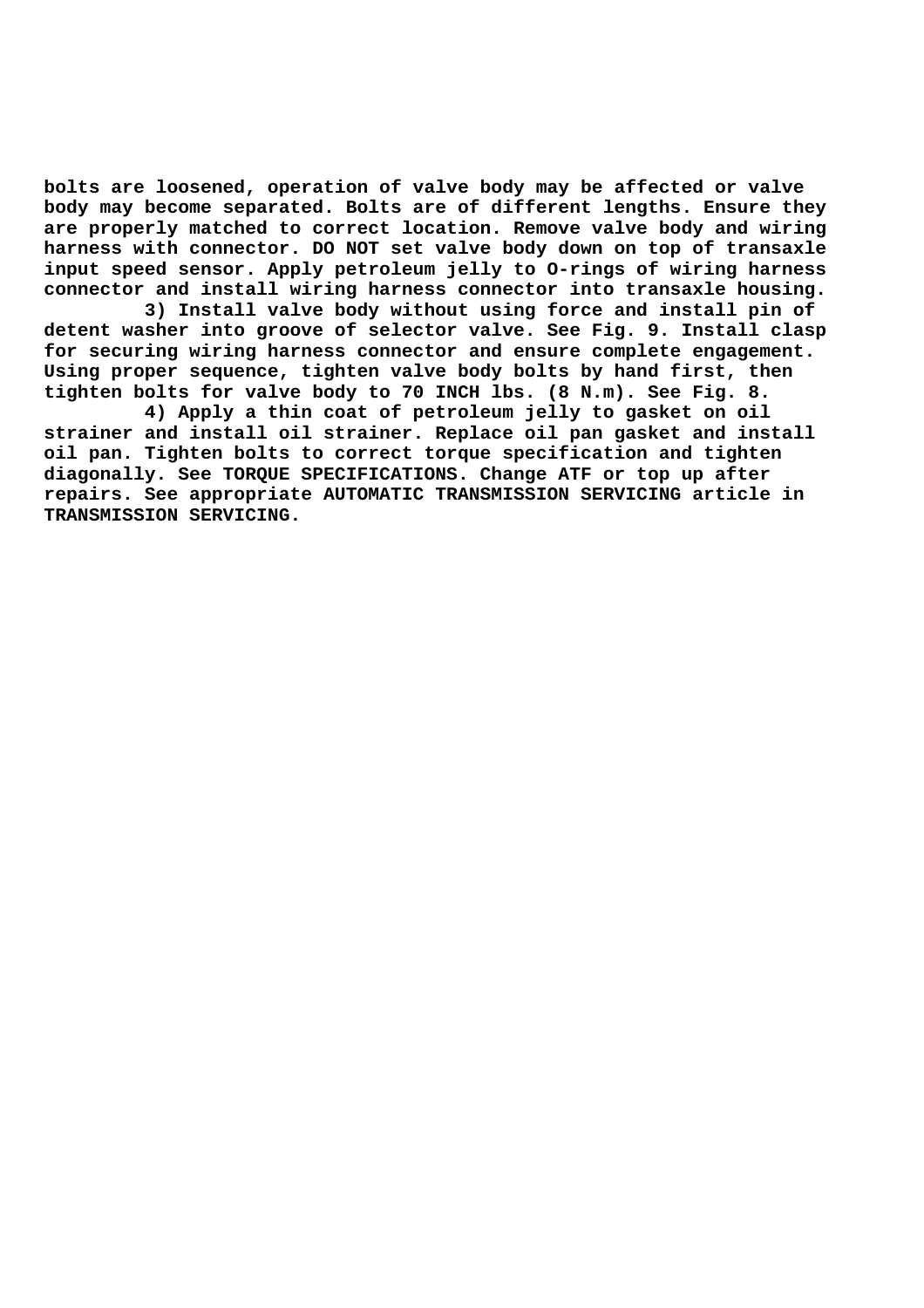

**Fig. 6: Exploded View Of Valve Body Components Courtesy of Audi of America, Inc.**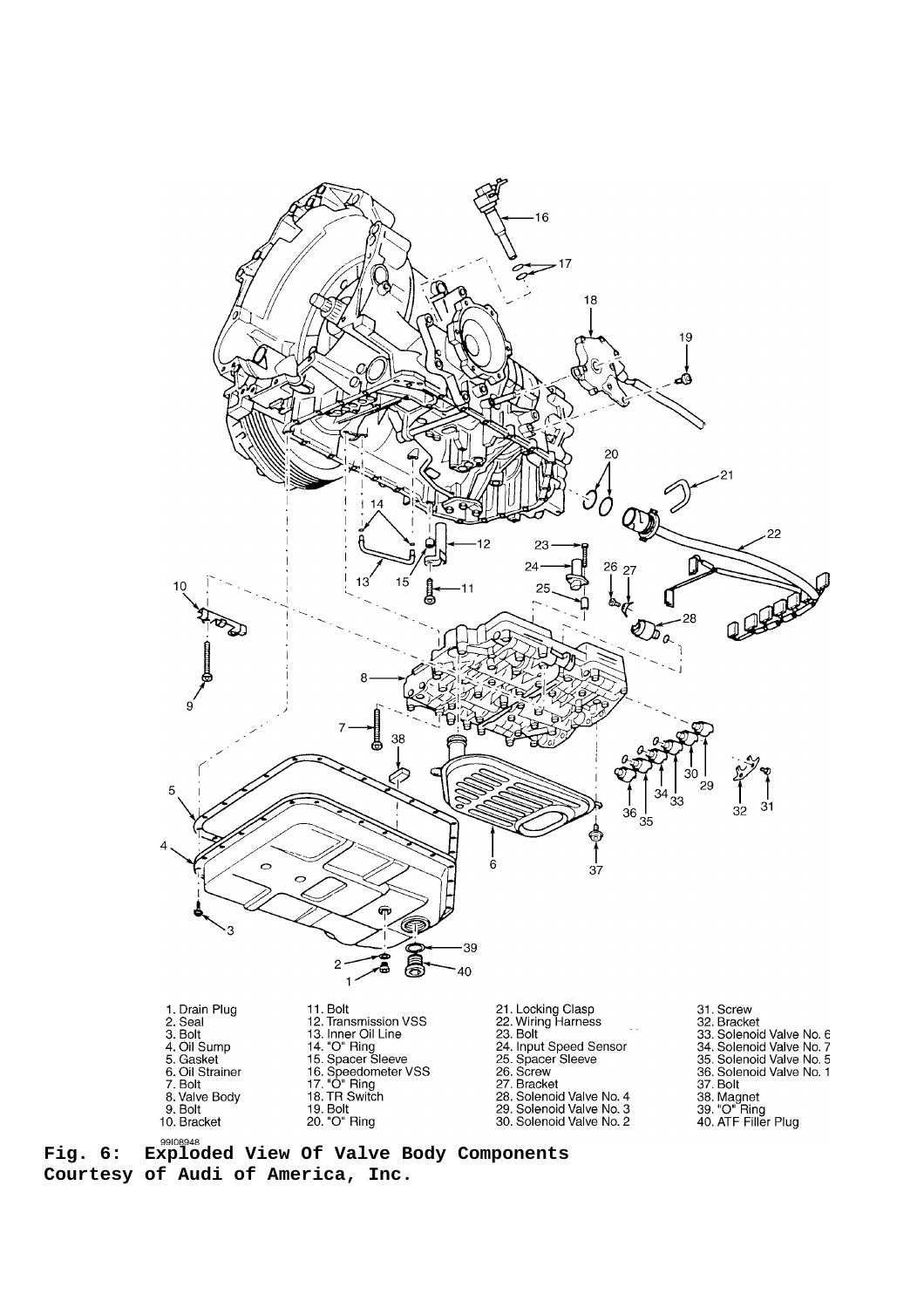

TRANSMISSION HARNESS CONNECTOR



SOLENOIDS & OIL TEMPERATURE<br>
SENSOR CONNECTORS

**Fig. 7:** Disconnecting Wiring Harness **Courtesy of Audi of America, Inc.**



**Fig. 8: View Of Valve Body Bolts**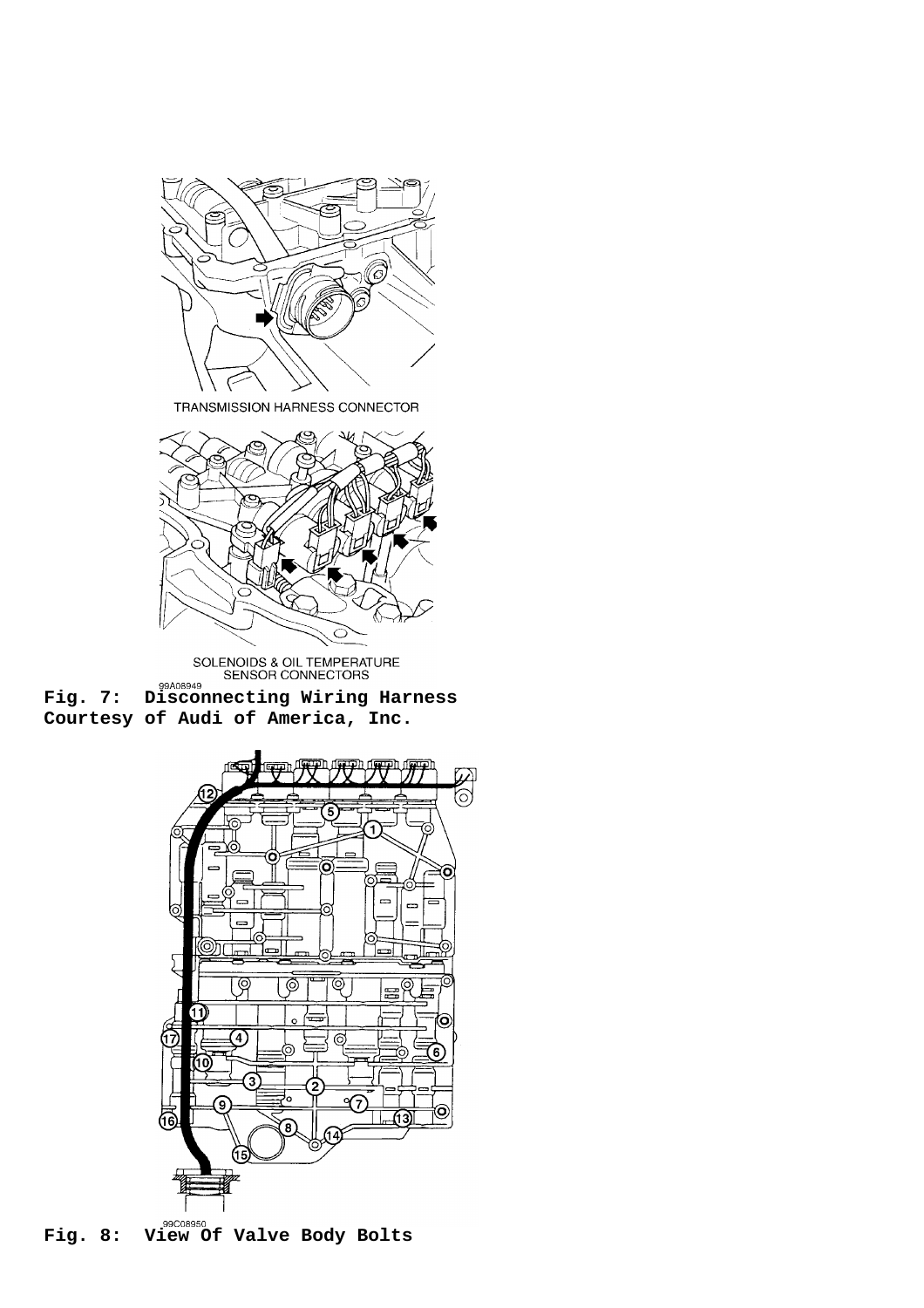**Courtesy of Audi of America, Inc.**



**Fig. 9: Aligning Selector Valve** Valle To Linkage **Courtesy of Audi of America, Inc.**

## **COMPONENT DISASSEMBLY & REASSEMBLY**

CENTER DIFFERENTIAL ASSEMBLY

**NOTE: Information is not available. For exploded view of center differential assembly, see Fig. 10.**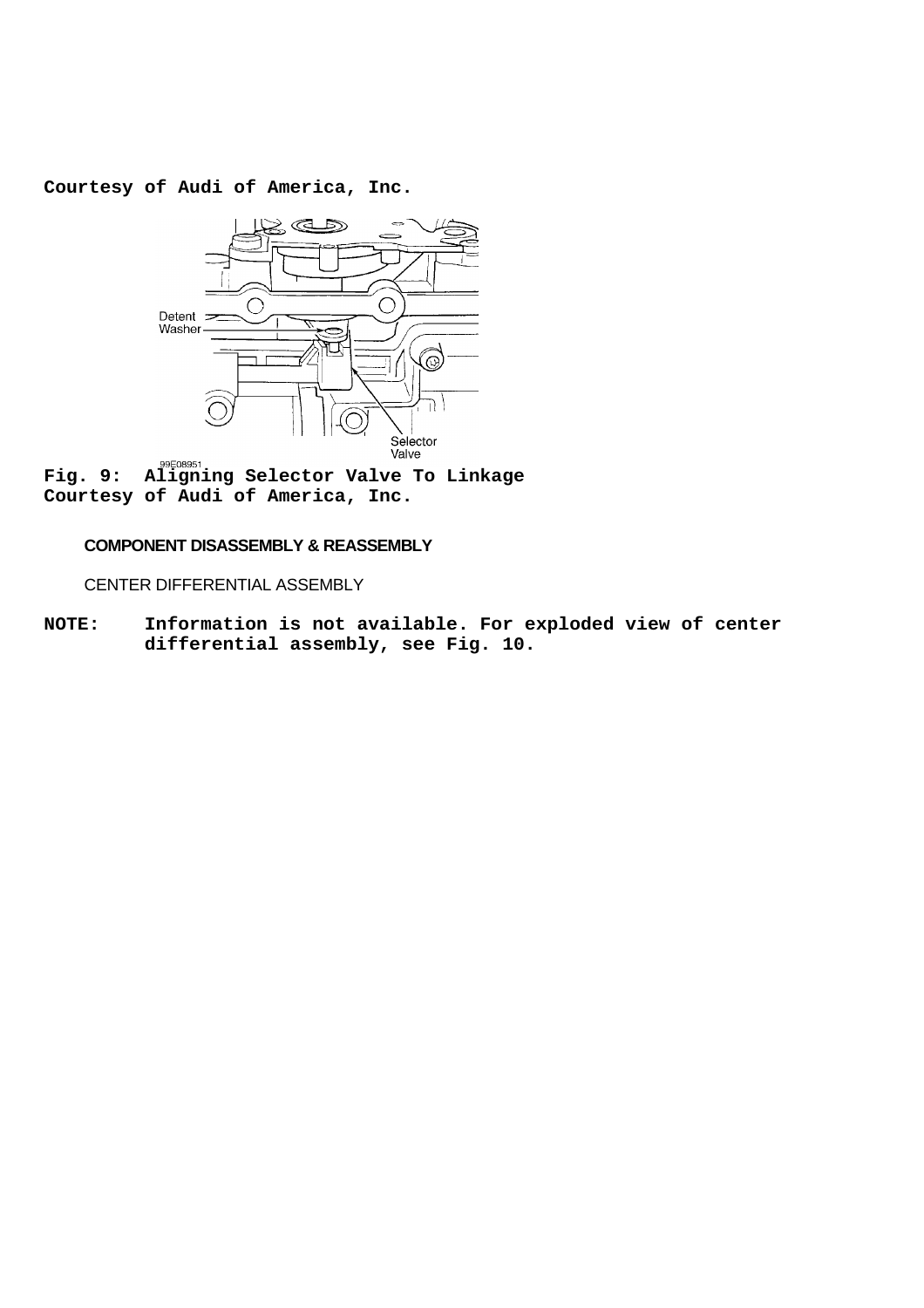

**Courtesy of Audi of America, Inc.**

## **TORQUE SPECIFICATIONS**

# **TORQUE SPECIFICATIONS** ÄÄÄÄÄÄÄÄÄÄÄÄÄÄÄÄÄÄÄÄÄÄÄÄÄÄÄÄÄÄÄÄÄÄÄÄÄÄÄÄÄÄÄÄÄÄÄÄÄÄÄÄÄÄÄÄÄÄÄÄÄÄÄÄÄÄÄÄÄÄ **Application Ft. Lbs. (N.m)**

| Center Differential-To-Transaxle Bolts (AWD)  17 (23) |  |
|-------------------------------------------------------|--|
| Center Differential Cover Bolts (FWD)  17 (23)        |  |
| Drive Axle Attaching Bolt (Left Side Only)  18 (25)   |  |
|                                                       |  |
|                                                       |  |
| Transaxle-To-Engine Bolts                             |  |
|                                                       |  |
|                                                       |  |